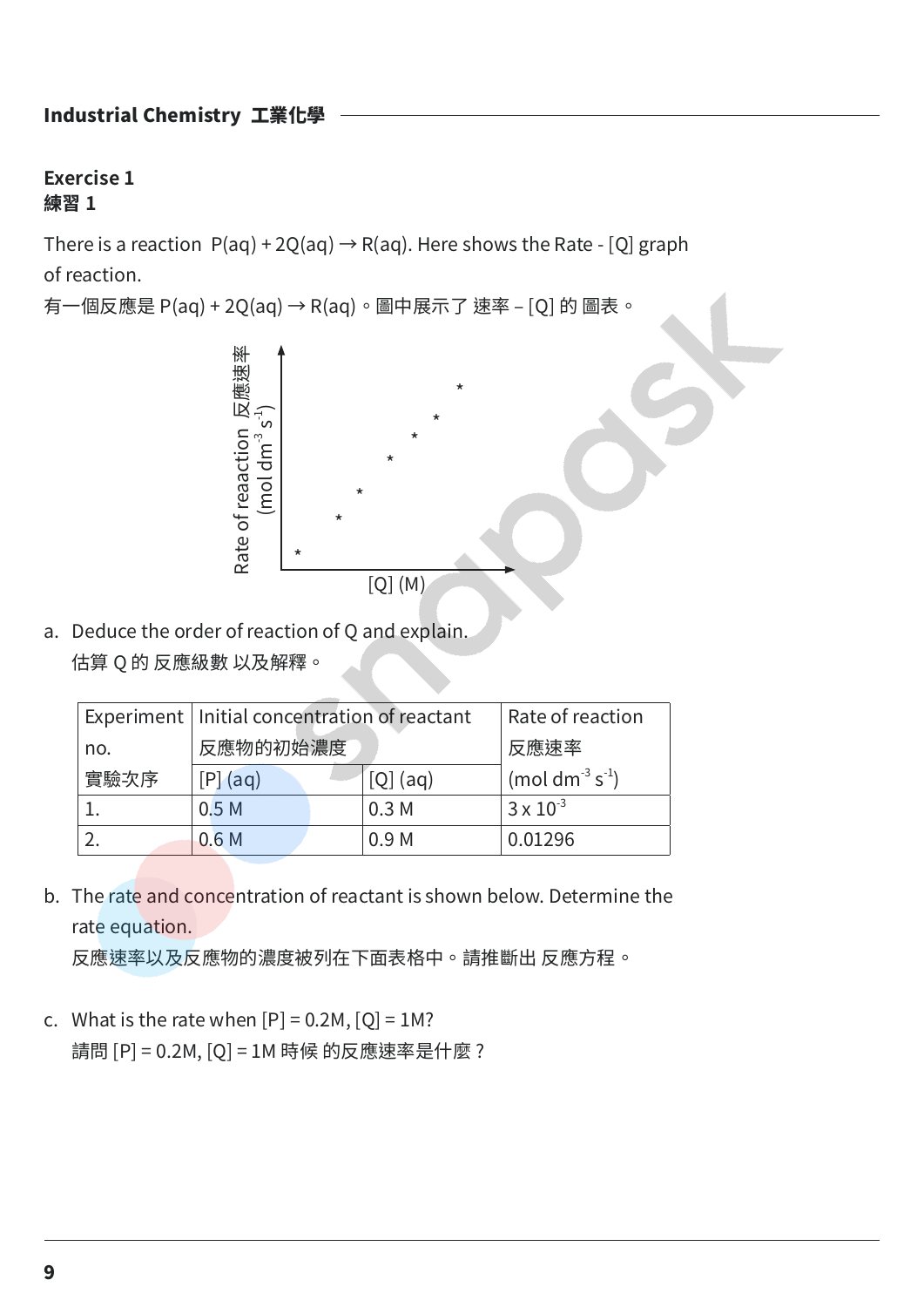## Industrial Chemistry 工業化學